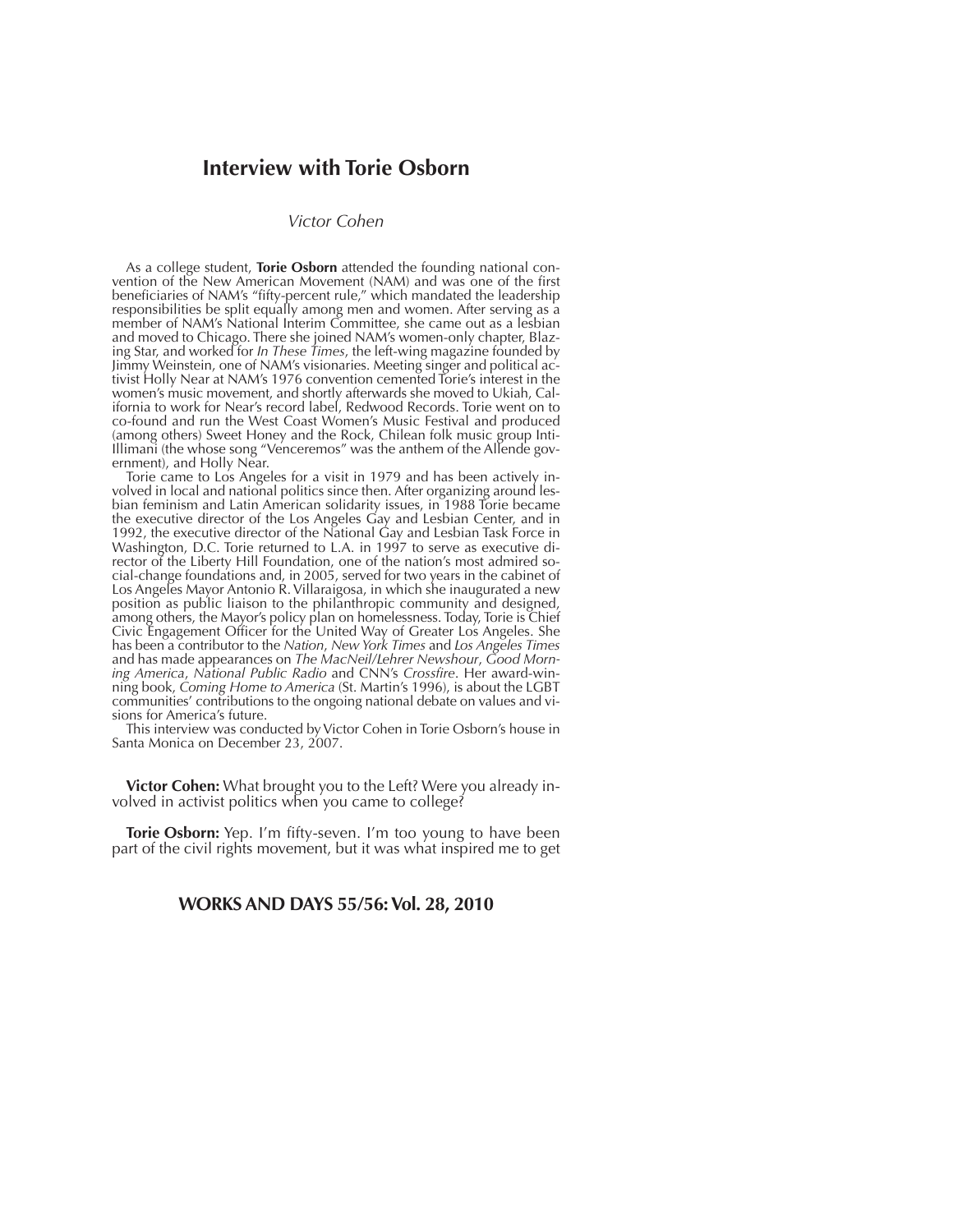involved in the antiwar movement in high school, from '65 on. I graduated in '68, the Columbia uprising had just happened, and it was the center of the student movement. So I applied and went to Barnard in the fall. This was before women went to Columbia. Well, of course, by the time I got to Barnard, SDS had fallen apart. It had become Weathermen and Progressive Labor, and there really wasn't an organizational place for somebody like me who was an independent radical. When I was a freshman, I remember somebody used the words the "New Left," so I said, "Okay, that must be me."

**Cohen:** Were your parents on the Left? How did you come to this so quickly? Right out of high school you were ready to join the movement?

**Osborn:** My parents were good liberals, Cold War anticommunist liberals: voted-for-Kennedy-Roosevelt-Adlai-Stevensonvoted-for-Kennedy-Roosevelt-Adlai-Stevenson-Democrats. They were Catholic; they liked the Berrigan brothers, and I saw my politics as the logical extension of their politics. They valued civil rights, social reform. It was pretty inevitable that I would be attracted to the New Left. But it created a schism in my family. All through high school I argued with them about the Vietnam War. It took until the Pentagon papers in 1971 for my parents to turn against the war and for me to be vindicated. But that happened in liberal households all over—the kids became radicals of various stripes. Today, there's practically no difference in our politics. [chuckles] I mean, I'm older and have a mortgage and George Bush has radicalized them.

But there was also a mass movement all around me, and it was inviting and intoxicating. At Columbia, they did a survey and, if I'm remembering correctly, something like fifteen percent of the students considered themselves conservatives, but eighty-five percent of us were some form of radical. We rebelled against the word "liberal." Of course, Columbia was the heart of the student movement, and the peer culture tended to be leftist, whether counter-cultural or overtly political, and everything in between. I was never a supercounter-cultural person, but we all lived in households, in communes, in collectives. Everybody did. The counter-culture was a mass phenomenon. And then there was the music and the folk clubs. I waitressed at a folk club in high school.

When I came to college, I hadn't read any theory; I didn't know anything about anything, but I identified as a radical. I remember all these guys—and they were all white men—would stand up in front of Low Library at demonstrations yelling about the "racist, imperialist, genocidal" war. And I'm thinking, "Hello, I want to be organized. Could you please explain what these big words mean?" It was really obnoxious. I attended one of the first women's liberation meetings at Barnard in 1969 and eventually found a group called Students for a Restructured University that I could connect with, a left liberal group. There was just a lot of activism. This was in '70, after we shut down the university following the invasion of Cambodia.

Then I transferred—for a bunch of personal reasons—to a small school in Vermont called Middlebury College, which was very un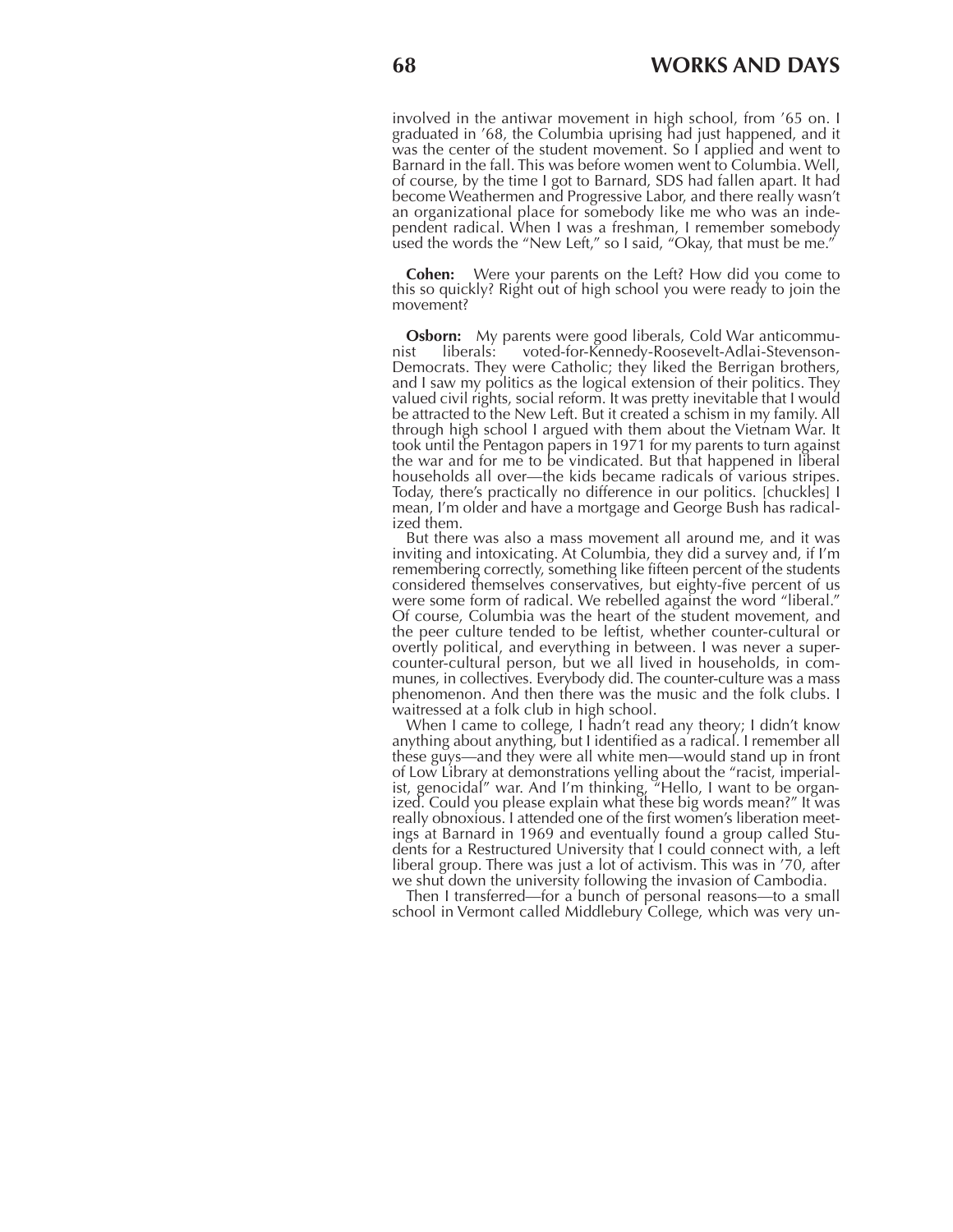political but turned out to be very good for me. Instead of feeling lost at Columbia, I was one of only two organizers on campus, the other being Steve Early (a longtime labor organizer and writer), and he became my mentor. Middlebury was a great place to learn how to organize because there were only us two. I could be a big fish in a small pond. We got nearly forty people to May Day in 1971 in D.C., where over 11,000 students did civil disobedience. Steve and I organized the Radical Education Action Project and brought in all these speakers. I was an editor and had a column called "Notes from Women's Lib" in the campus newspaper. We lived in communes and collectives during the summer, doing antiwar organizing, supporting efforts such as Medical Aid to Indochina—you know. [SDS organizer] Lee Webb came and taught us about Marxism; we climbed a mountain, sat down under a tree, and learned the "labor theory of value" and other basic Marxist tenets. I met Peg Strobel in my senior year, '71-'72, and she and I founded the Middlebury College Women's Union, the first feminist group there, and became friends. She was also my African history teacher and one reader on my thesis.

**Cohen:** That's when you heard about the New American Movement?

**Osborn:** Yes. In my senior year, in '72; I can't remember how or why Steve and I went to the founding national convention in Minneapolis. I was impressed with Michael Lerner's pamphlet, "Learning from the Mistakes of the Past," and I ended up getting elected to the National Interim Committee because of NAM's rule about having 50 percent women. I did not have the leadership skills. I was really like a baby—an apprentice organizer. But that experience made me a believer in affirmative action. So I was elected to this thirteenmember committee with Jim Weinstein, Peggy Somers, Harry Boyte, Roberta Lynch, Frank Ackerman, Judy MacLean . . . I can't remember them all. But Frank and I would drive to these meetings every six weeks, in Pittsburgh, Cleveland, or Chicago. They rotated. I would drive from Vermont and pick him up in Boston, and the two of us would drive to the Midwest. The really weird thing was that out of thirteen of us, three of us (Frank, Peggy and myself) had been to the same Quaker elementary school outside of Philadelphia, Haverford Friends School. I mean, it shows you the class and cultural limitation of our corner of the New Left. But it also shows you the power of the Quakers to influence people's worldviews.

**Cohen:** What about NAM drew you in so strongly?

**Osborn:** Whether it was because I was born in Denmark, or because I was a recovering Catholic, I had a strong antipathy for ideology, for any kind of fundamentalism. I always felt, if you think yours is the only one right and true way, I'm out of there. And NAM was very open. There were different stripes of people, from kind of social democrats to former communists. It was a much more comfortable place to be if you were uncomfortable with ideological fun-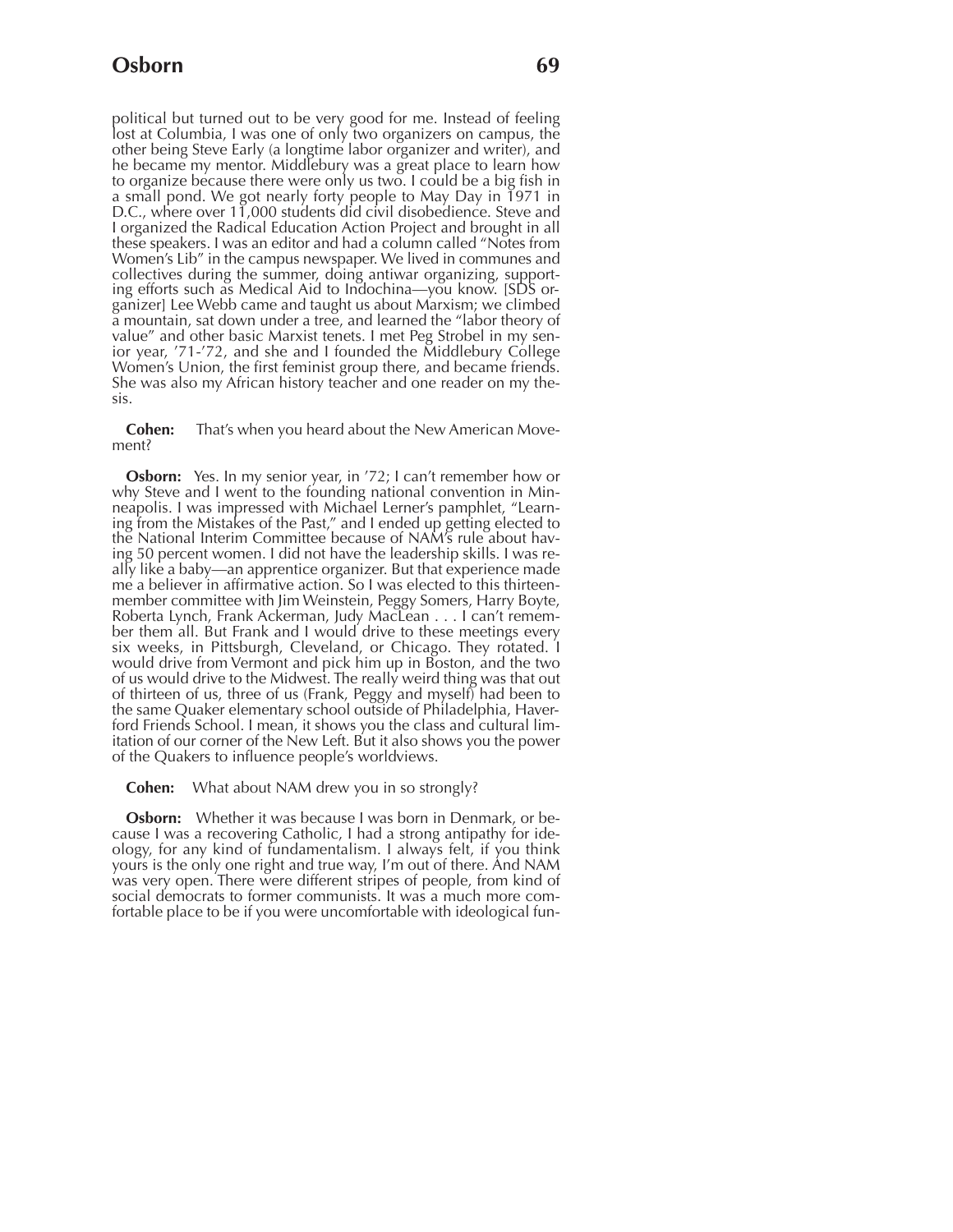damentalism like I was, probably for more personal and cultural reasons than anything else.

**Cohen:** Was there any tension between NAM's left politics and the sexual politics of the gay movement?

**Osborn:** No, not at all. I mean, that was why people like me, who came out as open lesbians during that period, could be in NAM. It was completely open, pro-gay liberation, pro-feminist. NAM was the only socialist place in the left that completely embraced gay and lesbian liberation. I mean, in general, there was not only deep homophobia and sexism on the left, but institutional homophobia in most of the left groups. There were lots of open gays and lesbians in NAM. The first NAM staffer, Brian Coyle, in Minneapolis was openly gay, and died later of AIDS.

**Cohen:** When you joined NAM, did you think you were going to see socialism? I mean, in your lifetime?

**Osborn:** Yeah, we certainly did. If you had asked me in 1971 until probably '76, there was no question about it. Of course, we had strong critiques of the socialist countries. We tended to approve of the Soviet Union's foreign policy, disapprove of China's foreign policy, but had a lot of interest in China in general. And I absolutely believed that communism would prove to be too rigid. We had a lot of hope, the New Left, that a new form of socialism would come decentralized and democratic. Our politics were revolutionary—we were to the left of social democracy. And we had many, many debates and arguments. Would it be social democracy? Would it be a kinder, gentler Canada? I mean, who knew? But we definitely thought that it would be socialism, social democracy at least.

I don't think I ever expected this total hegemony of capitalism and the horrible inequality and destruction of the planet. I mean, many of us were environmentalists, but it wasn't our primary movement. Our primary movement would have been the war, imperialism, then Central America, feminism, gay liberation; we never, ever would have predicted today, then.

I mean, we had the arrogance to think we would create a new socialist-feminist, democratic politics. When I look back on it, one of the biggest mistakes we made was rejecting, along with our parents who had brought us the Vietnam War, their liberal democratic politics and the electoral political process. We didn't see the link between reformism and radicalism. Our narrowness ran against the advice of some of the wiser people in the organization—Dorothy Healey, Jim Weinstein, the elders of the movement—who were strongly suggesting that the Left ought to take over the Democratic Party, do exactly what the right did with the Republican Party a little later. But we were so disillusioned with electoral politics—the Democratic Party was the party of our fathers, if you will, and it had brought us the war, so we rejected it wholesale. We believed totally in social movements outside electoral politics, in this kind of spontaneous uprising—almost a cultural theory of change. There were a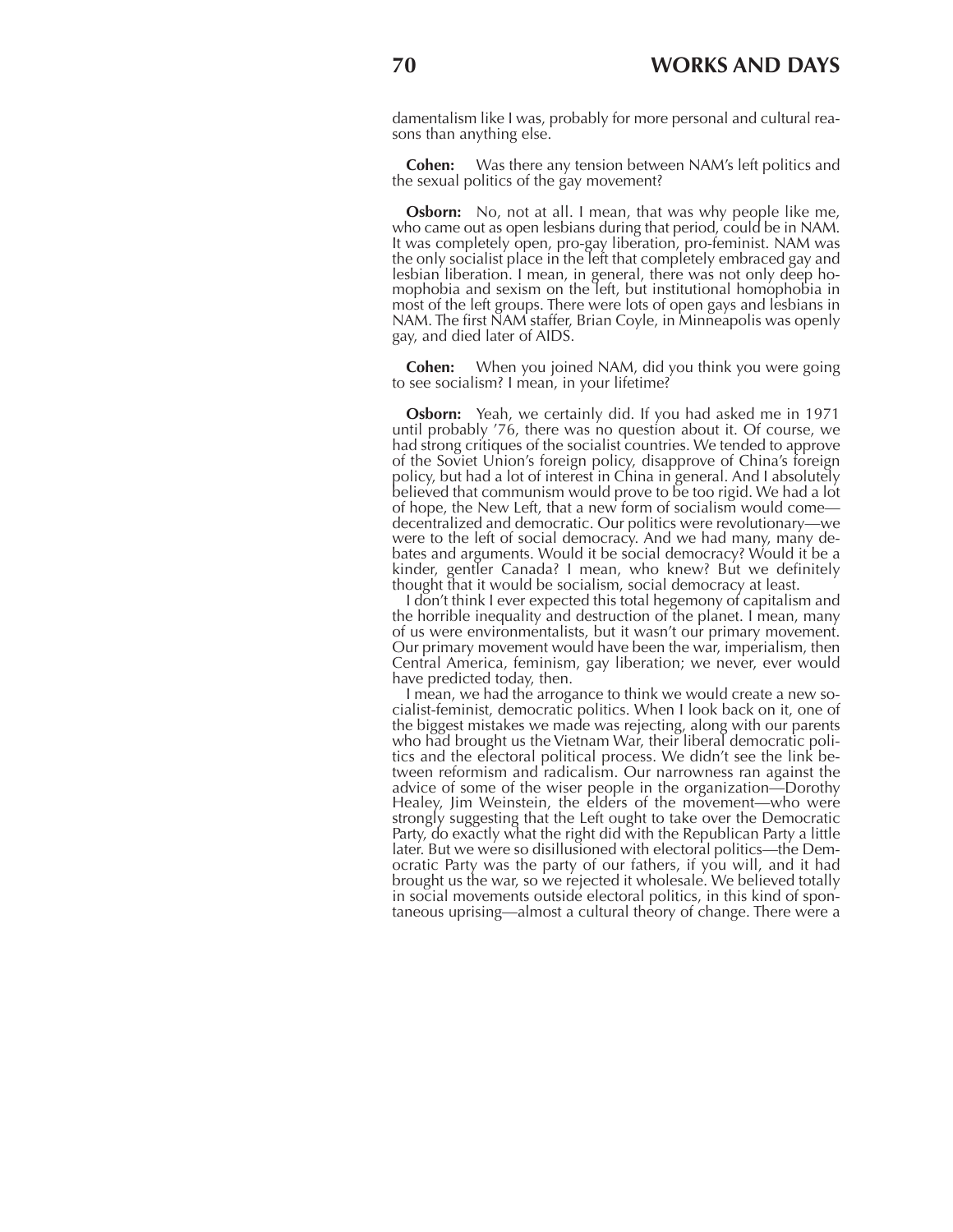few people who would make exceptions for local politics, city councils, maybe make a run at a state level. When I was in Vermont, Bernie Sanders had the Liberty Union Party, a third party. He eventually moved into the Democratic Party, but he was always an independent.

**Cohen:** While you were on the National Interim Committee, you stayed in Vermont?

**Osborn:** Yes, this entire time, I was still in Vermont, living in communes, doing antiwar and feminist stuff, but then in 1976, Jimmy Weinstein hired me to be on the founding staff of *In These Times*, and I moved to Chicago. He hired a whole bunch of NAM people—Judy MacLean came and was a reporter, David Moberg as well, though he wasn't in NAM but was like most of the people he hired, all in and around the Chicago chapter of NAM. By then NAM had moved from Minneapolis to Chicago. People moved from all over to *In These Times*.

Jimmy was one of the people who linked us to the Old Left. In fact, he wanted *In These Times* to be *The Appeal to Reason* of the New Left. This was in 1976—the war's over, the New Left is dying, but his vision was for everybody to hawk copies of *In These Times* on street corners, like the Socialists had *The Appeal To Reason*. I was the circulation manager and knew that by the 1970s one did direct mail to build circulation, not street hawking. Anyway, I only lasted a year because they were extremely sexist.

By this time, the gay movement was really flourishing and I was starting to do gay and lesbian organizing. I worked in a lesbian work group called Blazing Star, connected to the Chicago Women's Liberation Union, which was a socialist-feminist grassroots group. For the feminist Left, the CWLU was a tremendous pipeline of organizing and training. Heather Booth and Vivian Rothstein, for example, were—and remain—legendary organizers linking economic justice and feminism.

### **Cohen:** What were some of the issues you worked on?

**Osborn:** Well, there was an anti-gay, homophobic campaign that Anita Bryant did in 1977, "Save Our Children." It was a national right-wing campaign against homosexuals, and it mobilized the gay movement, which was beginning to make local reforms; this was a backlash campaign that presaged the organized backlash that came later. But it also motivated us to organize against her. When she came to Chicago, we organized a demonstration. I was editing Blazing Star's newspaper, and my partner took a picture of one of our Blazing Star people putting a pie in Anita Bryant's face. I got to write my favorite headline ever: "Anita Bryant gets her just desserts!"

But by the time I was in Chicago, some left sectarian group had colonized Chicago's Liberation Union and was destroying it. So by '76-'77, CWLU died, but Blazing Star, the lesbian work group continued.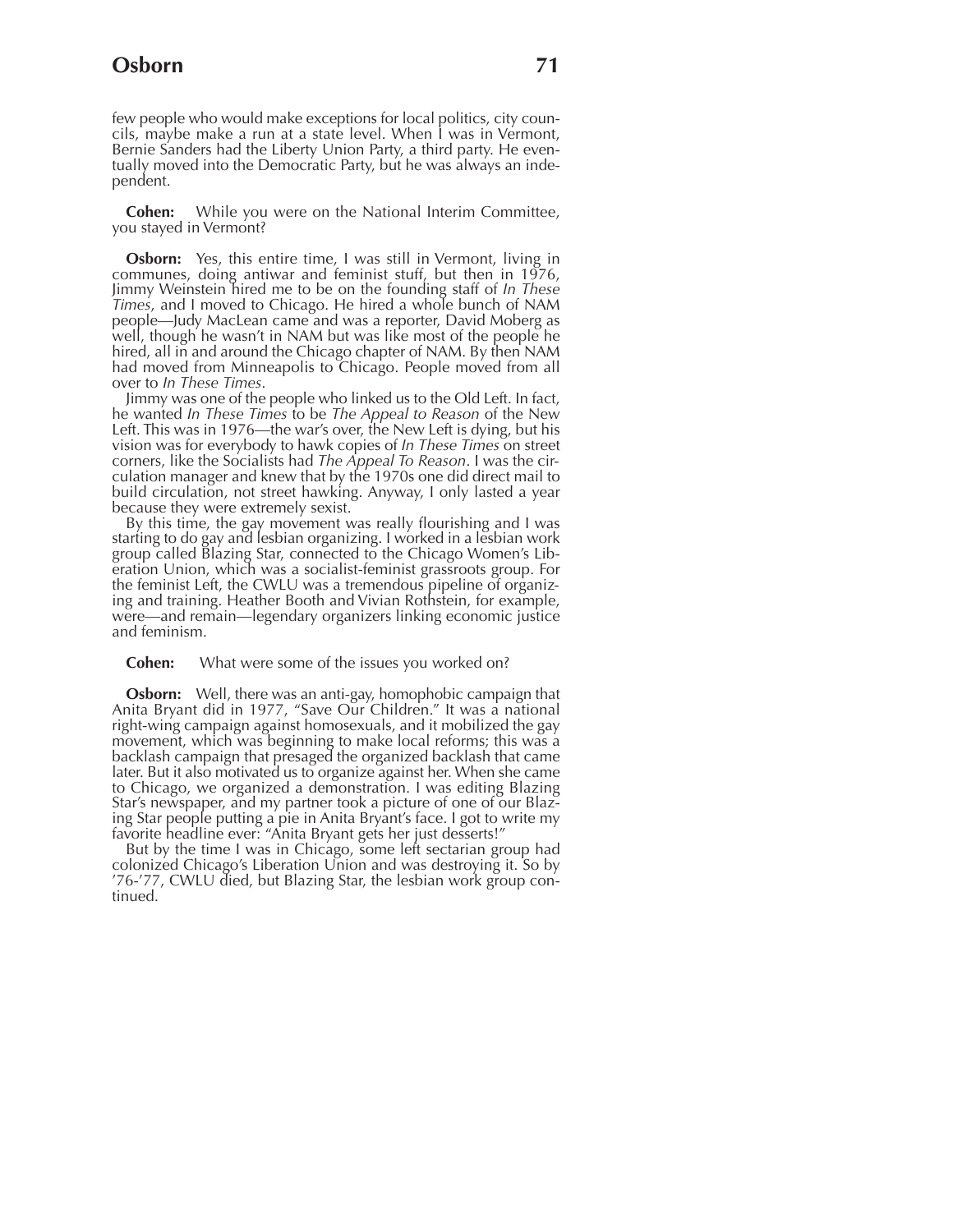**Cohen:** They joined NAM, right?

**Osborn:** Yes. I was kind of disaffected by then—I mean, the sexism was so horrible at *In These Times* that I left the Left. I said "goodbye to all that" five years after an earlier generation of feminists had, and just threw myself into lesbian feminism. Not with a big statement, but, you know, the New Left was dying and the vibrancy to me, as a lesbian, was really in lesbian music. So I got involved with producing women's music concerts and soon moved out to California to run Holly Near's record company.

**Cohen:** You ended up here in Los Angeles, though?

**Osborn:** Well, in '79 I moved down to Los Angeles for a relationship for a short period of time and met Dorothy Healey and Donna and Frank Wilkinson. The [NAM] Socialist School was still going on. My partner at the time was a very funny woman comic named Robin Tyler, and she taught a couple of courses there. It was in the basement of that church on Wilshire. I think it had seen better days, but it was still around. And L.A. NAM was an interesting mix of Old Left and New Left. That wasn't true on the East Coast—there it was all New Left, all my generation. But in Los Angeles, [it was different] because of Dorothy and all of the people that she brought into NAM. She became a mentor to many, many, many of us. I mean, she was critical to anybody who was in Los Angeles—and even in NAM in general. She would come to the conventions, and she was an extraordinary teacher—and bearer—of lessons from the Old Left and was a translator of theory into real life, practical stuff. I quote her all the time, still. I thanked her in my book I wrote about the gay movement, *Coming Home to America*. Dorothy was a living history lesson in social movements and how they happened, and the ups and downs of them. She was what made NAM in Los Angeles really special.

I was only here for a few months in '79. My life was still women's music. That continued for a couple more years, and then I moved down to Los Angeles again to go to business school in '82, at UCLA. My primary work was in the gay and lesbian movement, but business school was my concession to the yuppie eighties. And I stayed in touch with Dorothy. Did a lot of education around Chile and Central America, Central America solidarity stuff, and then worked on the Great Peace March, David Mixner's failed antinuclear march with Barbara Zheutlin and some other former NAM people.

**Cohen:** Were you involved in the discussions around the merger between NAM and DSOC?

**Osborn:** I didn't participate in those debates. By then, the discussion just seemed so abstract, and there was nobody organizing any base. The best socialist organizers had gone into the labor movement, the white-collar-public-employees parts of the labor movement, or Nine to Five.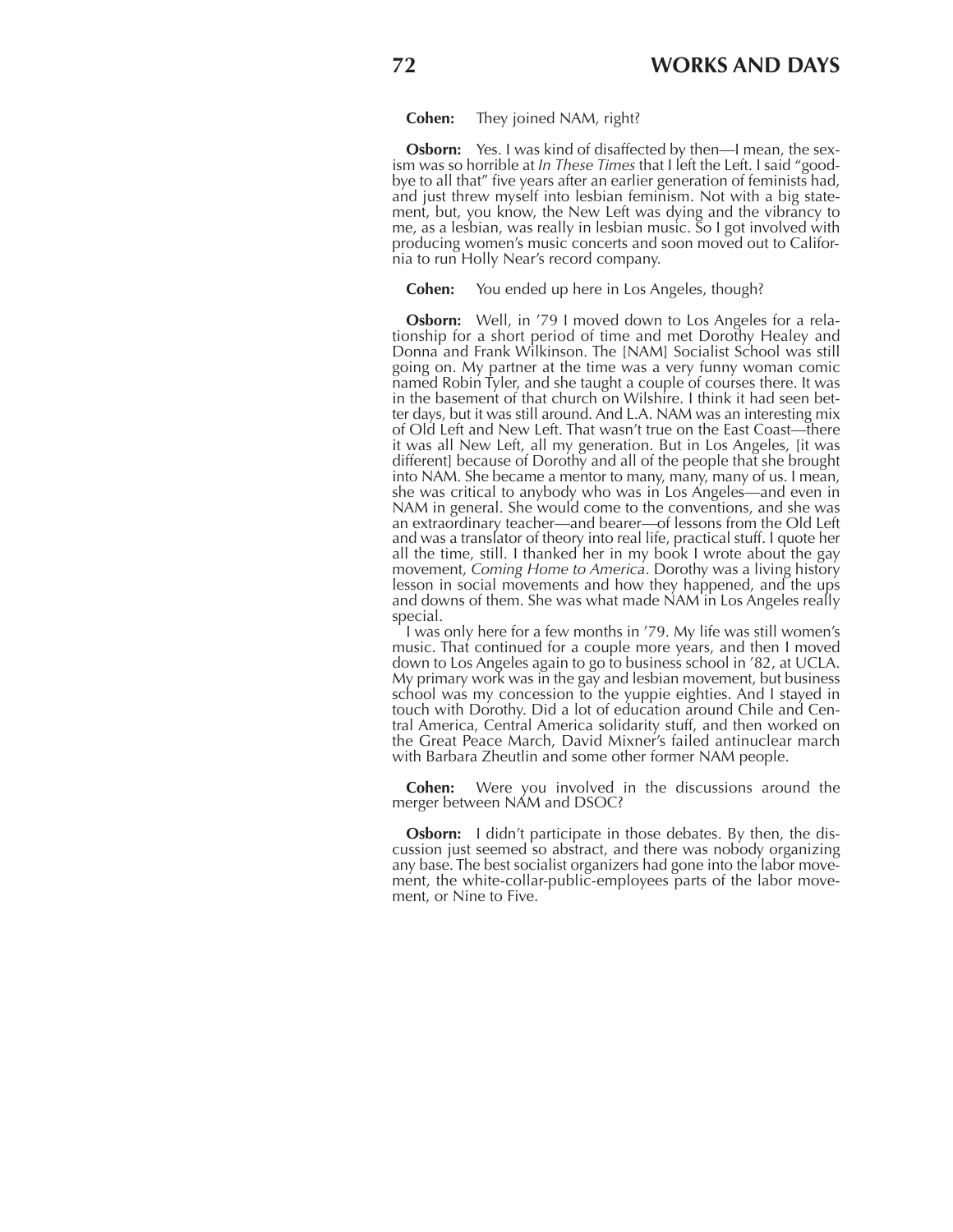## **Osborn 73**

**Cohen:** When you say the New Left had "collapsed" a few years earlier, what do you mean?

**Osborn:** Suddenly there wasn't the buzz, the constant conversation. I mean, when you have a mass movement, every table, every collective space is talking about the movement, debating about what to do, organizing people. There's a vibrancy that spills into every institution and every life, and change is afoot everywhere. Then suddenly people were just retreating into private lives. There was a lot of disaffection. People were going back to graduate school, building careers. People were doing their own thing instead of asking the question, "How can I be most useful to the movement?"

And you called it "the movement." That might even be one of the first signs [of its end], when people stopped talking about "the movement." Well, which movement? People were active in the labor movement, the women's movement, or the gay movement, or education reform—reforming this or that. But they didn't identify as being part of any common broader movement. In the sixties—starting in '66—you could be in "the movement" and just be in the antiwar movement, but it was still part of one big movement. That suddenly changed after the war ended.

Of course, in 1980 it really changed, because the material base the economic base was pulled out from under us when Reagan was elected and the right took formal power. In the Carter years—even under Nixon—they had CETA [the Comprehensive Employee and Training Act], a federal jobs program for community-based organizations that funded the infrastructure of the Left, like the Gay and Lesbian Center here in L.A. that I ran in the late eighties and early nineties. Fifty percent of its jobs—thirty of the sixty people on staff were funded by this program. Through CETA, people could actually make a modest living working in community centers and clinics and food co-ops. When Reagan came in, he dumped this program in his first thirty days in office. Thirty people in the Gay and Lesbian Center immediately lost their jobs. It's like what the right wing has done with the Faith Based Initiative where they turned the spigot of government to build the infrastructure of their antiabortion movement. We did that in the seventies and created a whole infrastructure of the Left.

Of course, it was so cheap to live—I think I made six hundred dollars a month when I worked at *In These Times*. And I had no trouble living.

### **Cohen:** In Chicago.

**Osborn:** Yeah, in Chicago. I didn't save money, we didn't have pensions, we didn't think about the future, but I could live just fine. Gas was cheaper, rent was cheaper. The cost of living was cheaper. And we lived in these households, so it was inexpensive. And we didn't have debt. We didn't have credit cards. It was a totally different life.

Today, my students at UCLA just shock the crap out of me. These are sophomores, juniors, and seniors, working twenty to twenty-five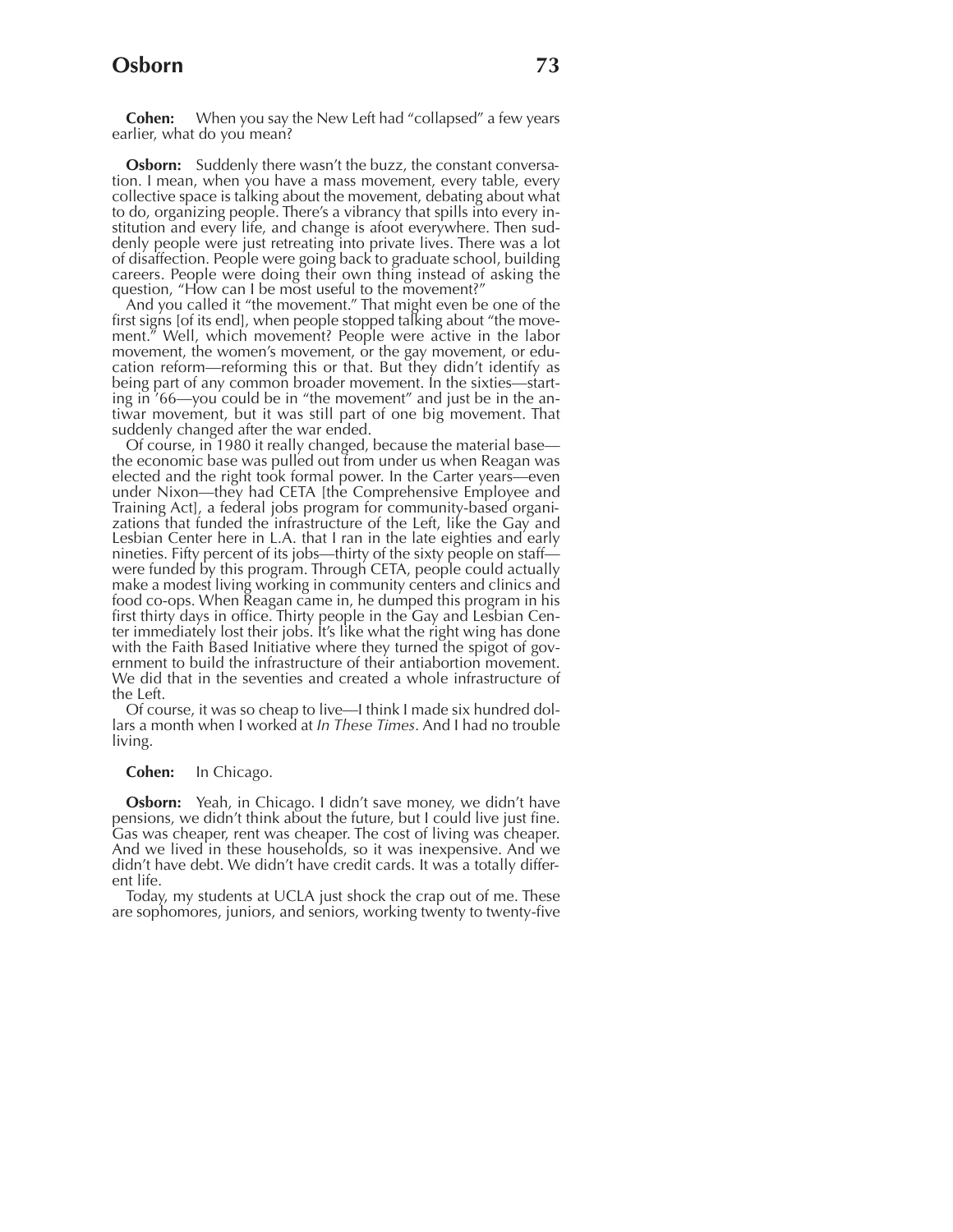hours a week on top of a full course load. They already have twenty, thirty thousand dollars of credit card debt, on top of all kinds of other kinds of debt. By the time they're graduating with their BAs, they have to make forty or fifty thousand dollars a year so they can start to pay that down. They're already shackled to the system. When we left college, we had no debt because college was cheap. It cost two thousand dollars a year for me to go to Barnard. That's tuition and everything.

**Cohen:** And that was a private school.

**Osborn:** And that was a Seven Sisters elite school. And the state schools were much cheaper, right? All of that fed the movement. When Reagan came in, it was really the end.

You know, for women, gay folks, people of color, the Chicano movement, and all of the various sorts of empowerment movements—disability rights—the seventies were every bit as vibrant as the sixties. My white male friends, their high point was the late sixties, early seventies. For the rest of us, the mass movement continued until Reagan in '80. Now identity politics has a bad name on the Left, but for many of us it was just a natural outgrowth. I understand how it can be a problem. I agree with Todd Gitlin's critique that while the right was taking over, we were taking over the English department. I get it, but [identity politics] were definitely a huge gateway into social activism for millions of people who had never been involved before.

But really, if I could recruit back from comparative literature and filmmaking all the young great minds there and get them into action research and sociology and history and political science . . . If they want to be academics, great, but how many darned filmmakers do we need? How many comparative literature people do we need? It's weird.

### **Cohen:** What do you make of that?

**Osborn:** I think it's a legacy of a conservative era. I think it is totally about right-wing domination of American politics over the last thirty years and academics becoming increasingly isolated from any base, from any mass movement. In our day, historians, anthropologists, sociologists, political scientists, were invaluable parts of the movement. And, you know, then it became these "theorists." Who can understand this stuff like queer theory? Whole classes on lesbian haircuts? Give me a break. I mean, my generation understands culture, and there were yippies and people who made the culture an end in itself. But for most of us, it was part of the revolution; it was part of transforming society. It was the personalized political. We weren't just about freedom of individual expression. And I love the art today, the performance art, the slam poetry, many of the things that have come out of this younger generation. I mean, I understand that there are artists among us, and I'm not one of them. But the postmodern stuff—it's just unintelligible. And what good is that?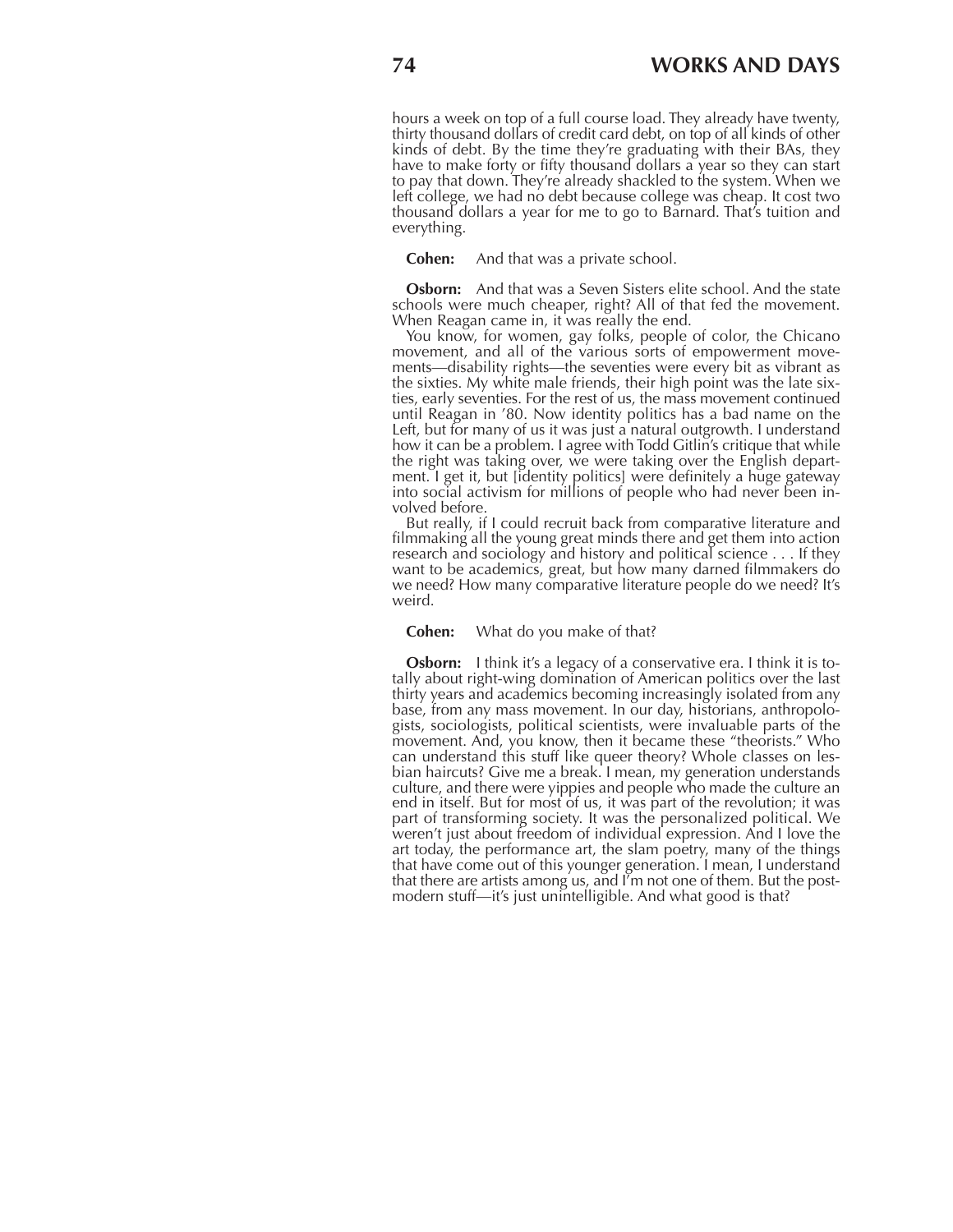## **Osborn 75**

**Cohen:** When you became involved with the LGBT movement, did your history in the New Left and NAM help you?

**Osborn:** Absolutely. I brought all my New Left social justice commitment and knowledge from Dorothy about how to build movements, into the LGBT movement at a time that was very critical. In fact, a lot of us came out of the New Left or out of gay liberation—the Lavender Left had been the big group here in Los Angeles—into ACT UP. I went to the Gay and Lesbian Center at the height of the AIDS epidemic from '87 to '92, and I mean, it was war. I ran an organization that had sixty people when I got there, a hundred and sixty when I left, and we were losing a staff member a month to AIDS. I was going to the hospital every night and a funeral once a week. It was like being in another world from my straight left friends.

From there, I became Executive Director of the National Gay and Lesbian Taskforce, during what I called "the Year of the Queer," in '93. I was on TV all the time, this unbelievably visible person. There was a profile of me on page A17 of the *New York Times*, the firstever gay profile. I got offered a book deal but left my big visible job because I hated it. I was under contract to write the book, but it wasn't until a couple years later the book came out.

### **Cohen:** What's it about?

**Osborn:** It's explaining the journey from coming out to collective action. Some of it is interesting. You know, you do your best. I learned how to write a book. It'll serve me well when I write more books. In '97, I came back to L.A. knowing that I wanted to be involved in economic and racial justice, to get back to my roots in broader progressive politics after this very successful stint helping to build the gay and lesbian movement. So I went to the Liberty Hill Foundation and ran it until 2005 when I went to work for the mayor [of Los Angeles, Antonio Villaraigosa].

What's interesting is how many NAM people were involved in Liberty Hill. I kind of reconnected to my own [past]. Michelle Prichard, the Executive Director then, was a big NAM person. She's still at Liberty Hill. I met Peter Dreier and Bob Gottleib, and Bob I had seen at many NAM conventions in another era. I reconnected with Frank and Donna Wilkinson, and Dorothy with her son, Richard, until she moved to D.C. to be with Richard.

**Cohen:** How do you evaluate your experiences in the context of today's political landscape? Do you think we'll see another social movement like the ones you grew up in?

**Osborn:** Totally. But we're in a right-wing era. We've had thirty years of right-wing domination of politics. I mean, it'll happen again, if you believe as Dorothy Healey taught me to believe—the Left will rise again. But most people would think it would be irrelevant to have a study group on Marxism, for example. You might have that in a university. But [outside that world], it would be so marginal that no